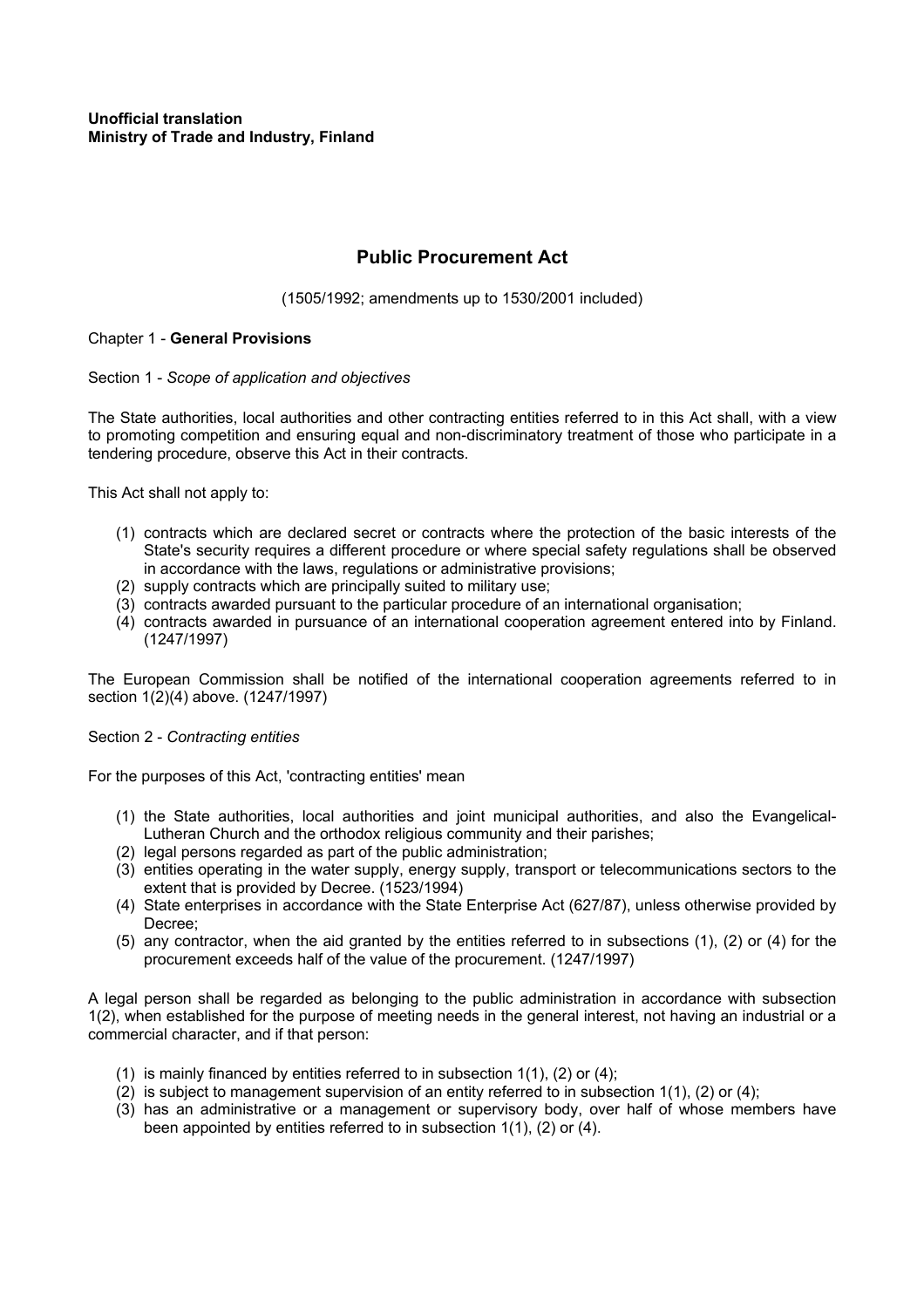## Section 3 - *Contracts exceeding a threshold* (1247/1997)

The procedures and other issues pertaining to contracts equalling a certain minimum amount of Finnish marks, a threshold, and to contracts exceeding the threshold, are provided by Decree subject to the legislation of the European Community.

#### Section 4 - *Definitions*

For the purposes of this Act:

- (1) *procurement* means purchase, rental or corresponding transactions in respect of goods and services and works;
- (2) *candidates* mean those who have submitted a request for participation in an invitation to tender;
- (3) *tenderers* mean those who submit a tender;
- (4) *contractors* mean those who sell, rent, or with some other similar means supply goods or carry out services or works in accordance with a procurement contract. (1247/1997)

## Chapter 2 - **The award of contracts**

## Section 5 - *Contract procedures* (1247/1997)

Advantage shall be taken, in contract procedures, of existing possibilities of competition. Regardless of the value of the procurement, a tender notice must be published or a sufficient number of tenders, which is in proportion to the size and quality of the procurement, shall be otherwise invited. If in a procurement that is lower than the threshold, a supplier other than those who have been invited to tender wishes to submit a tender, he shall be entitled to receive a tender. The procurement must not, however, be delayed on account of this.

A contract may be awarded without an invitation to tender only for special reasons. Such reasons may be, among others, small value of the procurement or conditions set for the use of a direct negotiated procedure laid down in Decrees issued on contracts exceeding a threshold.

An invitation to tender needs not, however, be organised in the case of a collective supply contract if the procurement is undertaken by a contracting entity, which has already complied with the provisions of this Act regarding the award of contracts. A contracting entity, which entrusts a procurement to another entity, shall make it a condition that the party that undertakes the procurement shall comply with this Act.

A work shall not be carried out as own work without arranging an invitation to tender, if contract-specific State aid is granted for the implementation of the work and if the cost estimate, which is the basis for granting State aid, totals, including VAT, at least FIM 5,000,000. An invitation to tender needs not to be arranged for the reasons defined in subsection 2 above or by decision of a State Aid Authority, if the purpose of the aid so requires.

## Section 6 - *Criteria for the selection of a candidate or a tenderer* (1247/1997)

Candidates or tenderers who cannot be regarded as fulfilling technical, economic or other conditions for performance of the contract or who have failed to pay taxes or social security contributions in Finland or in the country where the contractor has established his head office (*country of establishment*) may be excluded from an invitation to tender. Such a candidate or tenderer shall be informed of the reasons for his rejection, if he so requests.

In contracts whose value remains below a threshold, economic and technical performance of the candidates and tenderers can be assessed on the basis of the Decrees issued on contracts exceeding a threshold can be applied, where appropriate.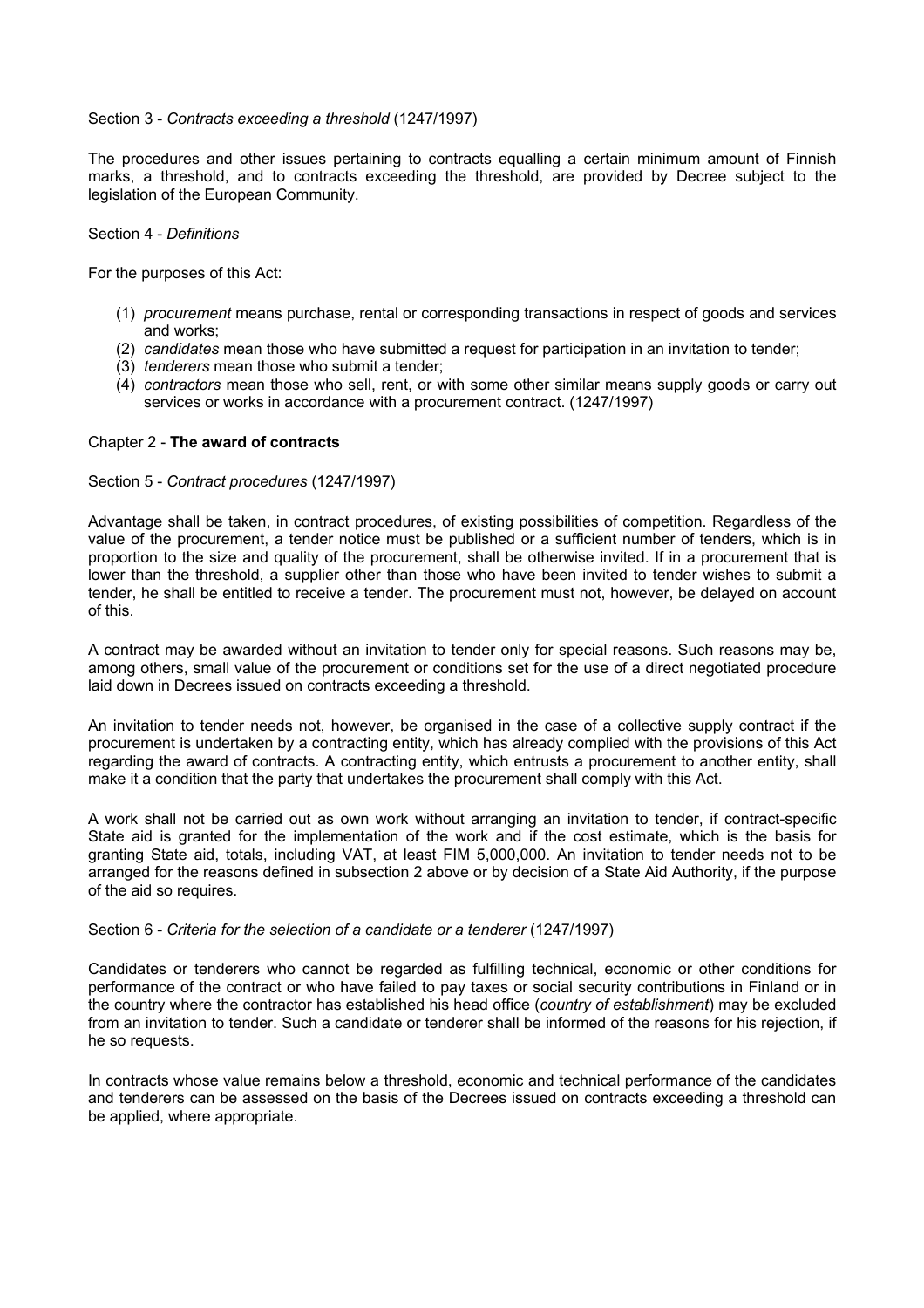The candidates and tenderers shall be treated on equal and impartial bases at all stages of the award procedure. If the candidate or tenderer is a community or an institution owned by the contracting entity, it shall be treated in the same way as the other candidates or tenderers.

Section 7 - *Awarding of contracts* (1247/1997)

The procurement shall be effected as economically as possible. The contract shall be awarded to the tender with the lowest price or to the one that is most economically advantageous as a whole.

In below threshold procurements, Decrees issued on contracts exceeding a threshold can be applied, where appropriate, in the definition of the selection criteria for the tenders.

## Chapter 3 - **Legal remedies**

## Section 8 - *Compensation* (1247/1997)

One who has occasioned harm to a candidate, tenderer or contractor by a procedure contrary to this Act or to provisions or regulations issued in pursuance hereof or to the legislation of the European Community or the Agreement on Government Procurement of the World Trade Organisation shall be obliged to pay damages for the harm caused.

Where a claim is made for damages representing the costs of participating in an award procedure, the candidate or tenderer shall, in order to be awarded damages, be required only to prove an incorrect procedure as referred to in subsection 1 and that he would have had an actual chance of winning the contract if the procedure had been correct.

## Section 9 - *Sanctions imposed by the Market Court* (1247/1997; 1530/2001)

If the procurement has been undertaken contrary to this Act or to provisions or regulations issued in pursuance hereof or to the legislation of the European Community or the Agreement on Government Procurement of the World Trade Organisation, the Market Court may, upon petition:

- (1) wholly or partly set aside a decision of a contracting entity;
- (2) forbid the contracting entity to apply a section in a document relating to the contract or otherwise to pursue an incorrect procedure;
- (3) require the contracting entity to correct its incorrect procedure; or
- (4) order the contracting entity to pay a compensation payment to a party who would have had an actual chance of winning the contract if the procedure had been correct. (1530/2001)

A compensation payment can be ordered to be paid if the measures defined in subsection (1), (2) and (3) above could occasion injury in the way as referred to in section 10(3), below, or when the petition has been submitted after the signing of the supply contract. When determining the amount of the compensation payment, the nature of the error or neglect of the contracting entity, the total value of the contract, and the costs and injury incurred by the claimant shall be taken into consideration.

## Section 9a - *Concerned parties and the competence of the Market Court* (1530/2001)

Relating to the matter referred to in section 9 above, the right of action lies with, and proceedings may be initiated by, the party concerned, the Ministry of Trade and Industry and the Ministry of Finance in matters relating to contracted work or in matters referred to in section 5(4), the public authority that has granted contract-specific aid for the implementation of the works contract in question.

The Market Court shall not consider the petition concerning the contract award procedure of the entity referred to in section 2(1)(3) if the procurement is connected with the utilities activity defined in the Decree, and the estimated value is lower than the threshold laid down in the Decree.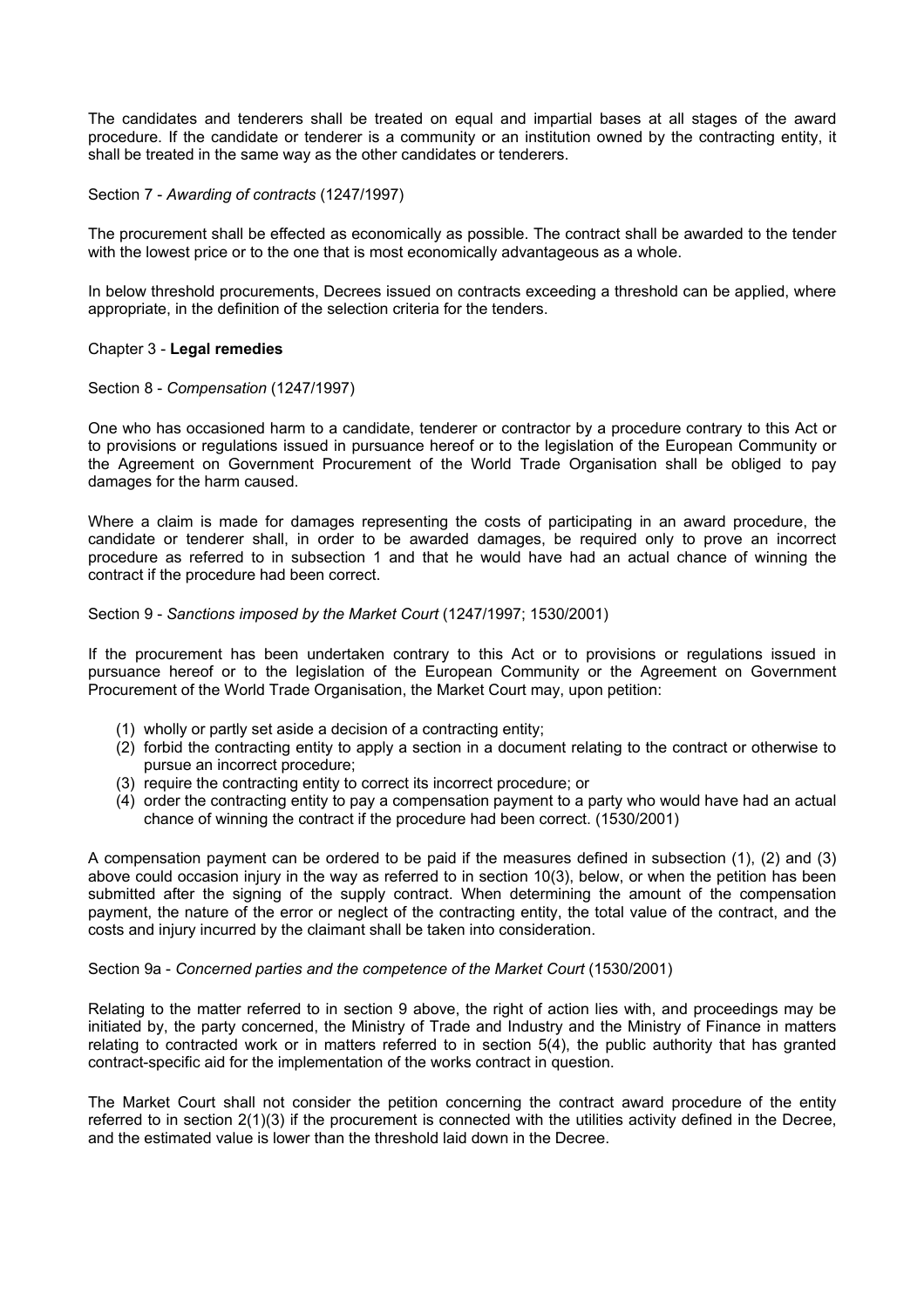A matter falling within the scope of the competence of the Market Court may not be appealed subject to the Local Government Act (365/1995) and Administrative Judicial Procedure Act (586/1996) on the grounds that the decision is against this Act.

Unless otherwise provided in this Act, the Administrative Judicial Procedure Act shall otherwise apply to handling of the matter before the Market Court.

## Section 9b - *Referral to the Market Court* (1009/2001; 1530/2001)

 The petition shall be made in writing. The petitioner shall, before submitting a petition to the Market Court, inform the contracting entity in writing of his intention to bring the matter before the Market Court. (1530/2001)

The petition must be submitted within 14 days from the date on which the candidate or tenderer has been notified in writing of his or her exclusion from the competition and the criteria for exclusion or the award of the contract and the award criteria and has received written instructions for referral to the Market Court (*petition instructions*). The provisions on appeal instructions in Chapter 3 of the Administrative Judicial Procedure Act shall apply, as appropriate, to petition instructions. The handling process of the petition shall not be hindered by the supply contract. (1530/2001)

The communications referred to in subsection 2 above including petition instructions may be effected by means of letter. The candidate or tenderer shall be considered as having received notification and petition instructions within seven days from the dispatch of the documents, unless otherwise shown.

## Section 10 - *Conditional fines and interim measures* (1530/2001)

The Market Court may, in order to emphasise the importance of complying with the prohibition referred to in section 9(1)(2), and with the obligation referred to in section 9(1)(3), impose a conditional fine, in compliance with the Act on Conditional Fines (1113/1990).

After a claim has been brought before it, the Market Court may, as an interim measure, forbid or suspend the implementation of a decision or otherwise order that the contract award procedure be suspended for the period during which the matter is being dealt with at the Market Court, in which connection, in the latter case, the provisions of subsection 1 shall be complied with accordingly. The prohibition referred to above in section 9(1)(2), and the obligation referred to in section 9(1)(3) may also be imposed as an interim measure for the period during which the matter is being dealt with at the Market Court, in which connection the provisions of subsection 1 shall be complied with accordingly.

When a decision has been taken to adopt a measure referred to in subsection 2, the Market Court shall ensure that the measure does not occasion injury to the opposing party or the rights of other parties, or to the public interest, greater than the advantages which it brings.

The Chief Judge of the Market Court or a Judge of the Market Court may, in urgent cases, decide upon an interim measure referred to in subsection 2.

## Section 11 - *Hearings and other procedures*

A measure referred to in section 9(1) and section 10 above may not be imposed without the contracting entity or other parties involved in the matter being given the opportunity of being heard. If, however, the purpose of a measure referred to in section  $10(2)$ , may otherwise be prejudiced, the measure may, nevertheless, be imposed without such an opportunity being given.

The Market Court may invite a party to attend a court session and order it to produce documents which clarify the matter at issue. (1530/2001)

If the obligation to produce the documents referred to in subsection 2 is not fulfilled or if the party fails, without due cause, to attend a session of the Market Court, the party may be required, under penalty of a conditional fine, to furnish the documents or attend a session. (1530/2001)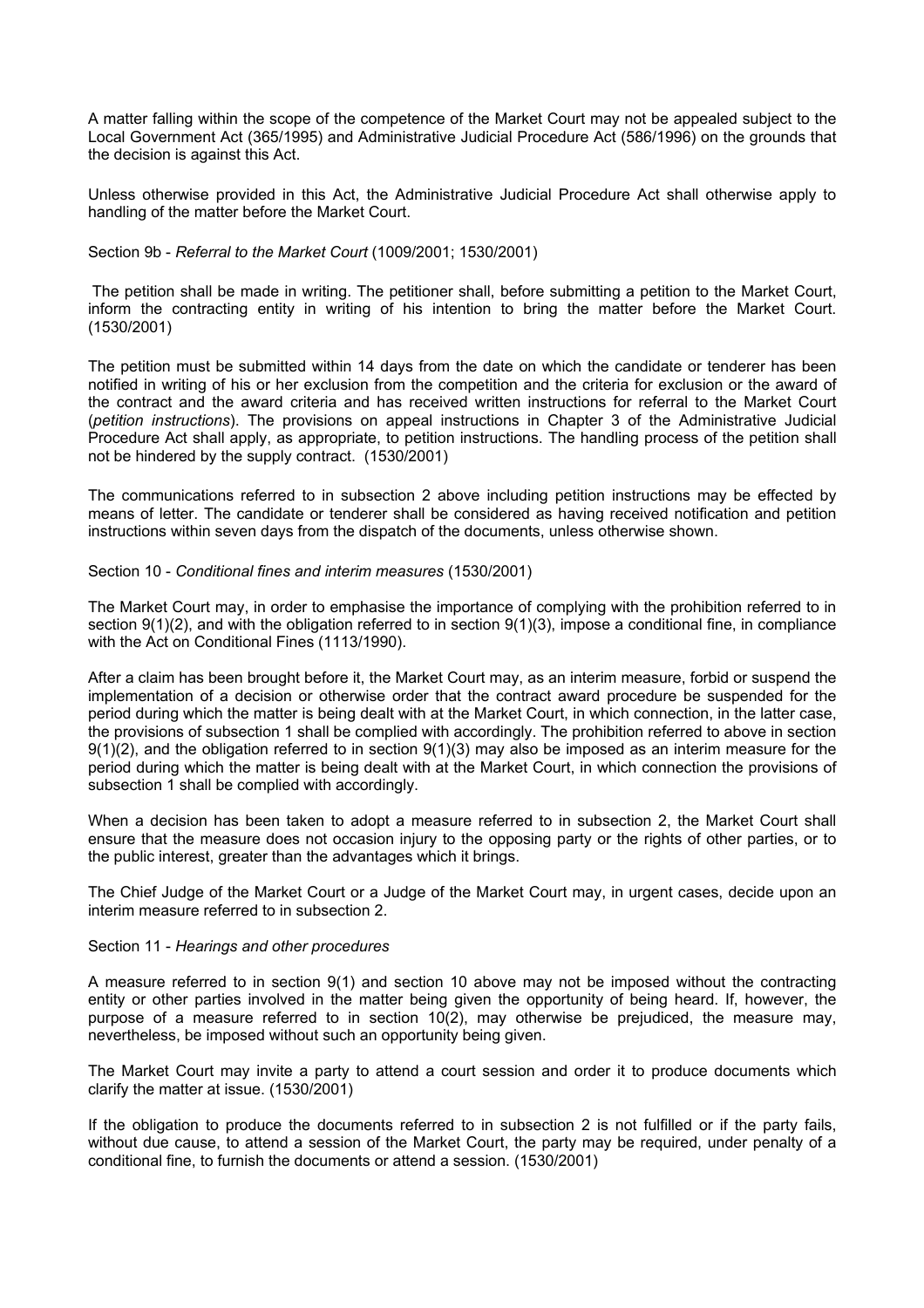## Section 11a - *Conciliation procedure* (1247/1997)

Where the contract is awarded by the procurement entity referred to in section 2(1)(3), the candidate, tenderer or contractor who deems the contracting entity to be guilty of a procedure contrary to this Act or to provisions or regulations issued in pursuance hereof or to the legislation of the European Community, and whose interests are violated by the erroneous action, can request the European Commission, in addition to the requirements referred to in section 8 or section 9(1)(1-4), to use the conciliation procedure.

The request concerning the conciliation procedure shall be addressed to the Ministry of Trade and Industry within 14 days from the date on which the tenderers have been informed of the judgement or decision relating to the invitation to tender. The Ministry of Trade and Industry will, where appropriate, issue further provisions on the conciliation procedure.

## Section 12 - *Appeal of the judgement of the Market Court* (1530/2001)

A judgement of the Market Court as referred to in sections 9 and 10 above may be appealed to the Supreme Administrative Court as provided for in the Administrative Judicial Procedure Act. The judgement of the Market Court shall be complied with despite the appeal, unless otherwise ruled by the Supreme Administrative Court.

The decision on the payment of a conditionally imposed fine made by the Market Court subject to section 10 (1) or (2) may not be appealed.

#### Chapter 4 - **Miscellaneous provisions**

#### Section 13 - *Obligation to provide information* (1523/1994)

For the supervision of the contracts and exchange of information, the contracting entities shall provide the authorities in Finland and in the European Community, to the extent determined by the Ministry of Trade and Industry, with statistical and other information on the different stages of the contract award procedure.

## Section 14 - *Right of access to information and non-disclosure obligation* (1247/1997)

In regard to the right of a candidate who has participated in an invitation to tender to obtain information on documents concerning the handling of the tenders, the provisions of the Act on the Openness of Government Activities (621/1999) shall apply, where appropriate. (633/1999)

One who, in the performance of functions referred to in this Act, has gained knowledge of a trader's trade or professional secrets or other corresponding facts which might cause economic damage to the trader's profession, may not disclose them or use them without legal right, unless the party in whose interest the secrecy obligation applies has given his consent.

#### Section 15 - *Penal provision* (725/1995)

A penalty on the contravention of the obligation to observe secrecy laid down in section 14 shall be sentenced in accordance with chapter 38, sections 1 or 2, of the Criminal Law, unless the offence is against the provisions of chapter 40, section 5, of the Penal Code, or unless a more severe penalty is provided elsewhere in the Code.

*Section 16 has been repealed by 1523/1994.* 

#### Section 17 - *Further provisions and instructions*

Further provisions on the implementation of the present Act may be given by Decree. The Ministry of Trade and Industry and the Ministry of Finance may issue instructions concerning the application of this Act and of the Decrees issued pursuant hereto.